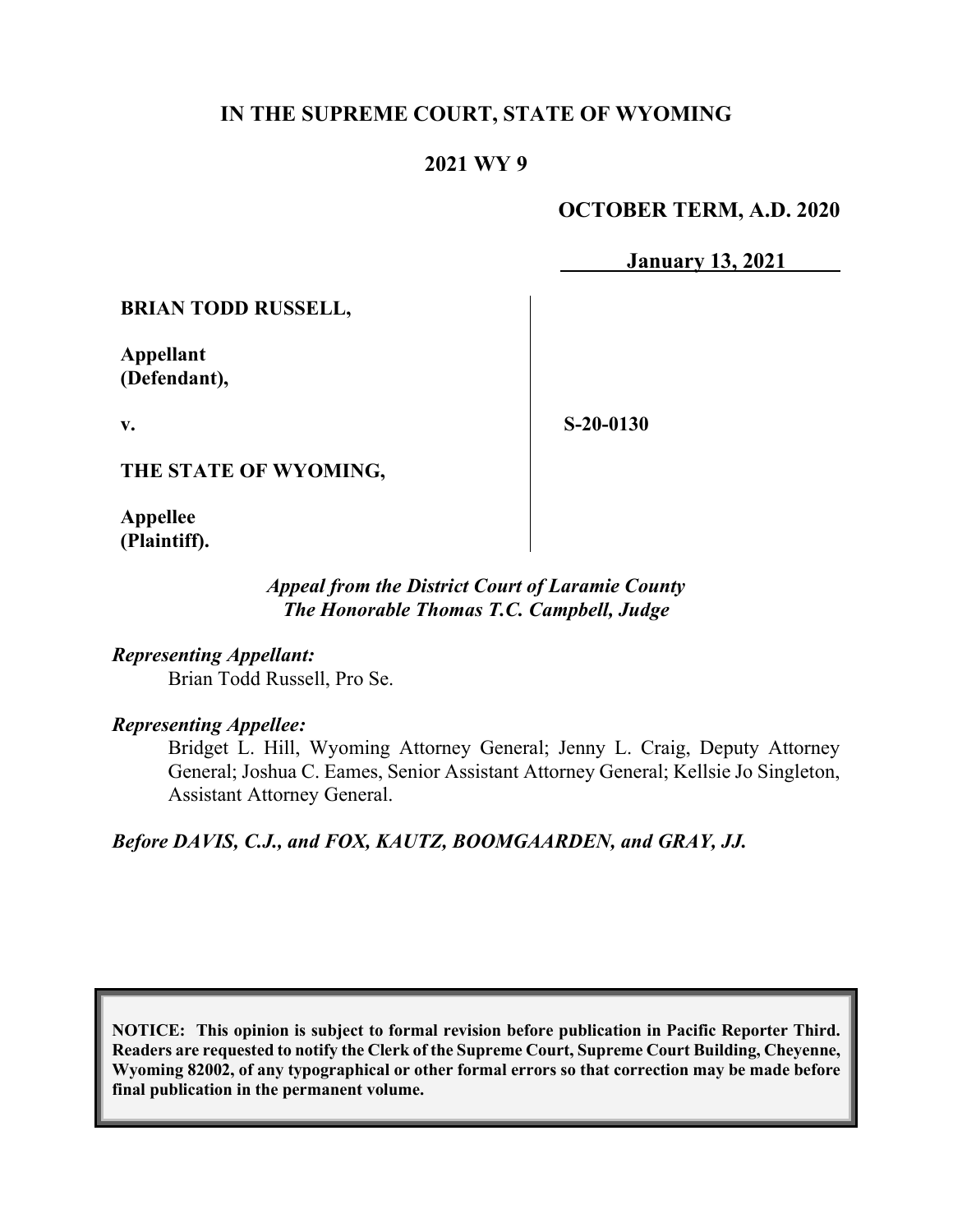### **BOOMGAARDEN, Justice.**

[¶1] Brian Todd Russell, appearing pro se, appeals the district court's denial of his latest motion to correct an illegal sentence in which he requested credit against his Wyoming sentences for time spent in Colorado. Because Mr. Russell's claim is barred by res judicata, we affirm.

### *ISSUE*

[¶2] We restate the single dispositive issue as:

Is Mr. Russell's W.R.Cr.P. 35(a) motion barred by res judicata?

# *FACTS*

[¶3] Mr. Russell pled guilty to two counts of forgery, two counts of burglary, and one count of aggravated burglary in five separate criminal dockets in Laramie County between 2015 and 2017. On February 22, 2016, Mr. Russell's multiple dockets were at various stages of prosecution when the court modified his bond to \$10,000, concurrent on all dockets, with standard bond conditions and a requirement that he immediately report to a residential treatment program in Casper, Wyoming on release. Mr. Russell posted bond, but instead of going to the treatment program in Casper, he was released to Colorado authorities.

[¶4] Mr. Russell remained in Colorado after posting bond there and committed additional crimes. He spent the next year in and out of Colorado custody. On the State's petition to revoke Mr. Russell's bond and his failure to appear at the hearing to address the petition, the Laramie County District Court issued a warrant for his arrest.

[¶5] By March 2017, Mr. Russell had been returned to Wyoming from Colorado. In June, the district court held a joint hearing in all five dockets. In two dockets, the court revoked Mr. Russell's probation and imposed the underlying sentences of 2.5 to 4 years, to be served concurrently, with 281 days credit for time served. In the remaining three dockets, the court sentenced Mr. Russell to 7 to 10 years, 7 to 10 years, and 7 to 15 years, to be served concurrent to one another but consecutive to the two shorter sentences. He was not entitled to and did not receive any credit for time served on the consecutive sentences.<sup>[1](#page-1-0)</sup> Mr. Russell has challenged his sentences on multiple occasions and his latest two motions, filed in 2018 and 2020, are at issue here.

[¶6] In December 2018, Mr. Russell filed a pro se motion to correct an illegal sentence in which he argued he was held in Colorado because Wyoming misled and failed to

<span id="page-1-0"></span><sup>1</sup> *See Nesius v. State*, 2019 WY 129, ¶¶ 24–26, 454 P.3d 927, 934 (Wyo. 2019).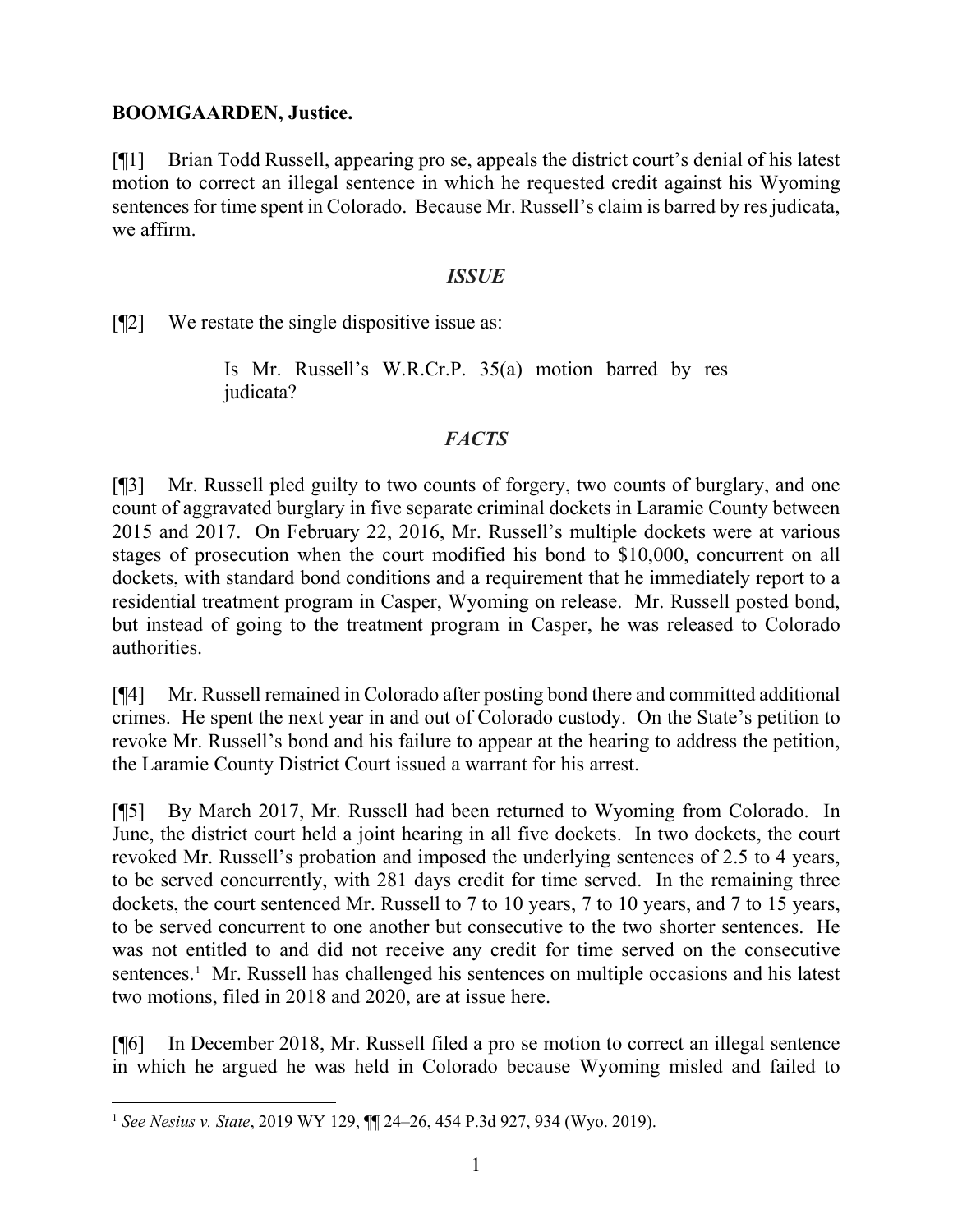communicate with Colorado regarding his sentencing. He requested the court "credit [him] the full six-hundred ten (610) days under nunc pro tunc as time served." The district court denied this motion.

[¶7] Mr. Russell appealed. His court-appointed appellate counsel filed an *Anders* brief stating "that there [were] no meritorious, arguable issues for appeal."[2](#page-2-0) We accepted the *Anders* brief and ordered that Mr. Russell may file a pro se brief. *Russell v. State*, 2019 WY 73, ¶ 2, 444 P.3d 83, 83 (Wyo. 2019). He did not do so in the time allotted. *Id.* After reviewing the record and the *Anders* brief, we affirmed. *Id.* ¶¶ 3, 5, 444 P.3d at 83.

[¶8] In March 2020, Mr. Russell filed another pro se motion to correct an illegal sentence. This time Mr. Russell requested 288 days credit for the time he was "held without bail on a Wyoming Warrant in Colorado from May 12, 2016 [through] February 29, 2017[.]" The district court summarily denied this motion. Mr. Russell appealed.

# *STANDARD OF REVIEW*

[¶9] We have long held that motions to correct an illegal sentence are subject to the principles of res judicata. *See, e.g.*, *Majors v. State*, 2017 WY 39A, ¶ 7, 401 P.3d 889, 890 (Wyo. 2017) (collecting cases); *see also Goetzel v. State*, 2017 WY 141, ¶ 7, 406 P.3d 310, 311 (Wyo. 2017); *Ferguson v. State*, 2013 WY 117, ¶ 11, 309 P.3d 831, 834 (Wyo. 2013). Whether a sentence is illegal, and whether the motion to correct the sentence is barred by res judicata, are questions of law we review de novo. *Hicks v. State*, 2018 WY 15, ¶ 10, 409 P.3d 1256, 1259 (Wyo. 2018) (citing *Nicodemus v. State*, 2017 WY 34, ¶ 9, 392 P.3d 408, 411 (Wyo. 2017)).

# *DISCUSSION*

[¶10] Mr. Russell argues he is entitled to credit against his Wyoming sentences for 288 days spent in Colorado from May 2016 through February 2017. He asserts that after he was extradited to Colorado and posted bond there, he could not be released from Colorado custody due to the Wyoming bond revocation proceedings. The State responds that this issue was decided by this Court in the 2019 appeal and Mr. Russell's claim is therefore barred by res judicata.

[¶11] "*Res judicata* bars litigation of issues that were or could have been determined in a prior proceeding." *Goetzel v. State*, 2019 WY 27, ¶ 11, 435 P.3d 865, 868 (Wyo. 2019) (citing *Nicodemus*[, ¶ 11, 392 P.3d at 411\)](https://1.next.westlaw.com/Link/Document/FullText?findType=Y&serNum=2041288350&pubNum=0004645&originatingDoc=Icae2e0b0406d11e99ea08308254f537e&refType=RP&fi=co_pp_sp_4645_411&originationContext=document&transitionType=DocumentItem&contextData=(sc.Search)#co_pp_sp_4645_411). "The 'doctrine of res judicata is a rule of universal law pervading every well-regulated system of jurisprudence. The doctrine arises

<span id="page-2-0"></span><sup>&</sup>lt;sup>2</sup> Counsel explained that nothing in the record supported Mr. Russell's assertion that he spent 18 months incarcerated in Colorado, nor was that possible under the circumstances. And, even if Mr. Russell spent 18 months incarcerated in Colorado, the Wyoming district court was not required to give him "credit for time served while incarcerated in another state while being held on criminal charges in that state."